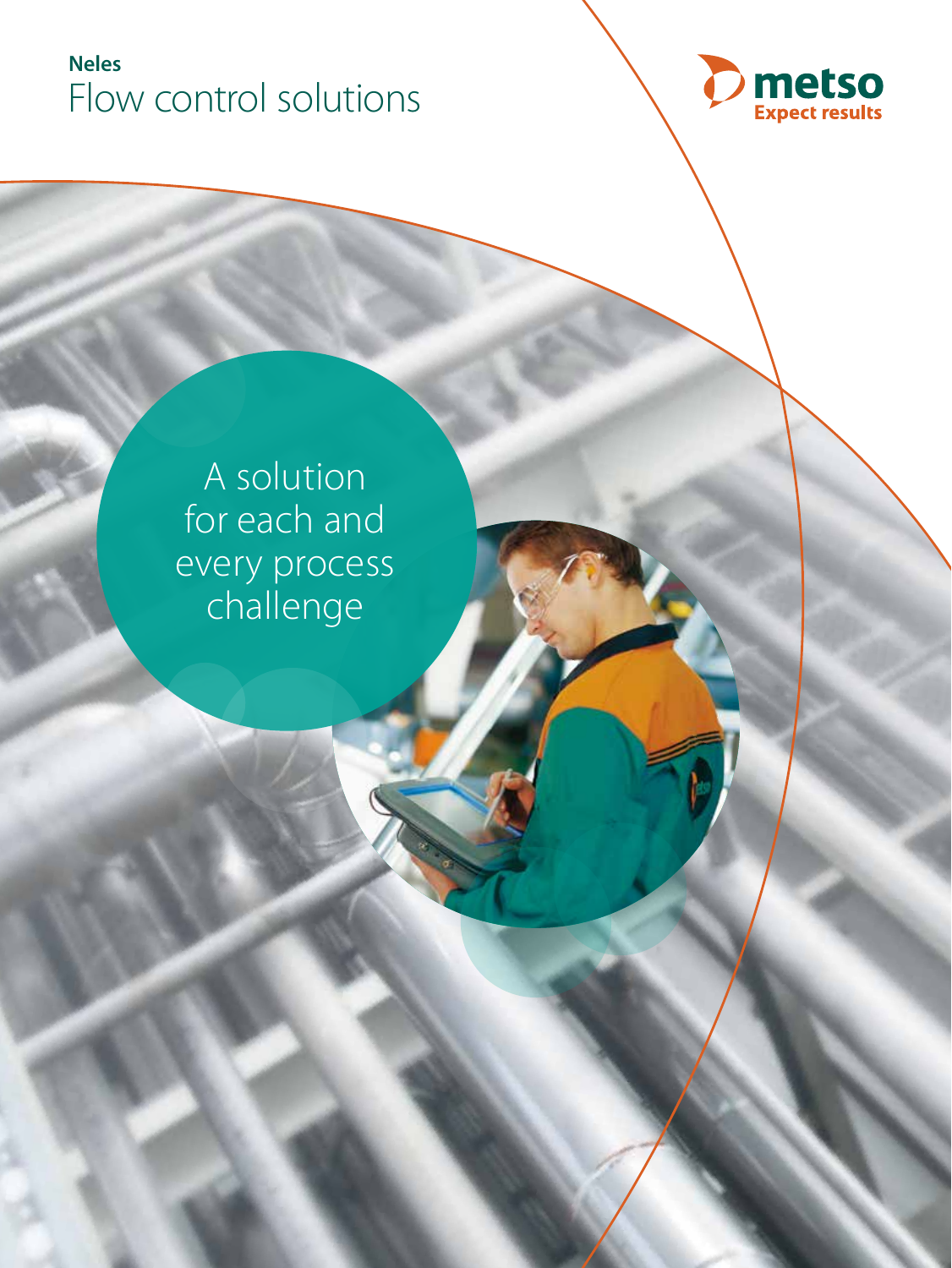

#### **To help you optimize**

your process performance and reliability, Metso approaches each process and application as a specific challenge. Neles control, on-off and ESD valves, accessories, intelligent devices and software products are engineered to meet these challenges. They provide innovative, fundamentally simple construction, operation and maintenance features to optimize process performance at the lowest cost.

#### **Testing capabilities**

Metso has an extensive quality assurance program covering all manufacturing activities. All components or valve units are tested before delivery. For modulating control valves the testing includes control performance for verification every delivered valve unit. Basic testing includes hydrostatic, seat leakage and functional testing. Advanced computer based test rigs have been provided for these valve testing activities. A special feature in Metso test facilities is our high pressure gas test and top-of-range industrial cryogenic laboratory.

#### **Simplifying Service Solutions**

We are committed to helping energy and hydrocarbon, and pulp and paper customers improve process performance and reduce operating costs. Our leading edge technologies and customer support personnel get the job done with a goal of making your work life easier.

We know it takes more than highly reliable products to keep your process running smoothly; it also takes reliable service and technical support. Our services encompass the entire product life cycle, from the time of installation all the way through to planned replacement. At every step, our goal is to reduce your cost of doing business and enhancing your overall profitability.

Metso applies a vast amount of industry, process, application and product knowledge to every customer relationship. Using the most sophisticated tools, our technicians work with you in partnership to develop programs and provide services that meet your specific requirements.

#### **Nelprof®**

Nelprof control-, on/off- and safety valve sizing and selection software allows you to select the right valve for your application. Nelprof has an inbuilt expert system that guides you through the selection process with the notes and warnings. You can analyze and compare control valve performance before installation and choose the right valve

size and type to reduce process variability and ensure the best process performance. On/off module enables the selection of all intelligent Metso metal- and soft-seated on/ off- and emergency valves. SIL module is the first safety integrity level tool on the market. It enables the safety integrity level evaluation for the whole valve assembly, including valve, actuator, positioner and one to several pneumatic components when needed.

#### Neles ValvGuard™

#### **-intelligent safety solenoid and Partial Stroke Testing (PST) system**

Our Neles ValvGuard VG9000 is a new generation safety valve controllling and partial stroke testing device that helps to ensure your safety valves will always perform the safety action when needed. VG9000 is available for both HART and Foundation fieldbus Networks. Emergency shutdown (ESD) and venting (ESV) valves are the process industry's front line defense against the threat to personnel and equipment posed by fires and explosions. Because many of these valves spend the majority of their time idle, traditional safety systems may not recognize a potential valve failure until it's too late. With Neles ValvGuard you can easily monitor and test valve performance for maximum availability while simulatneously reducing overall operating costs.

Bulletin reference: 9VG9F20, 9VG9H20, CB044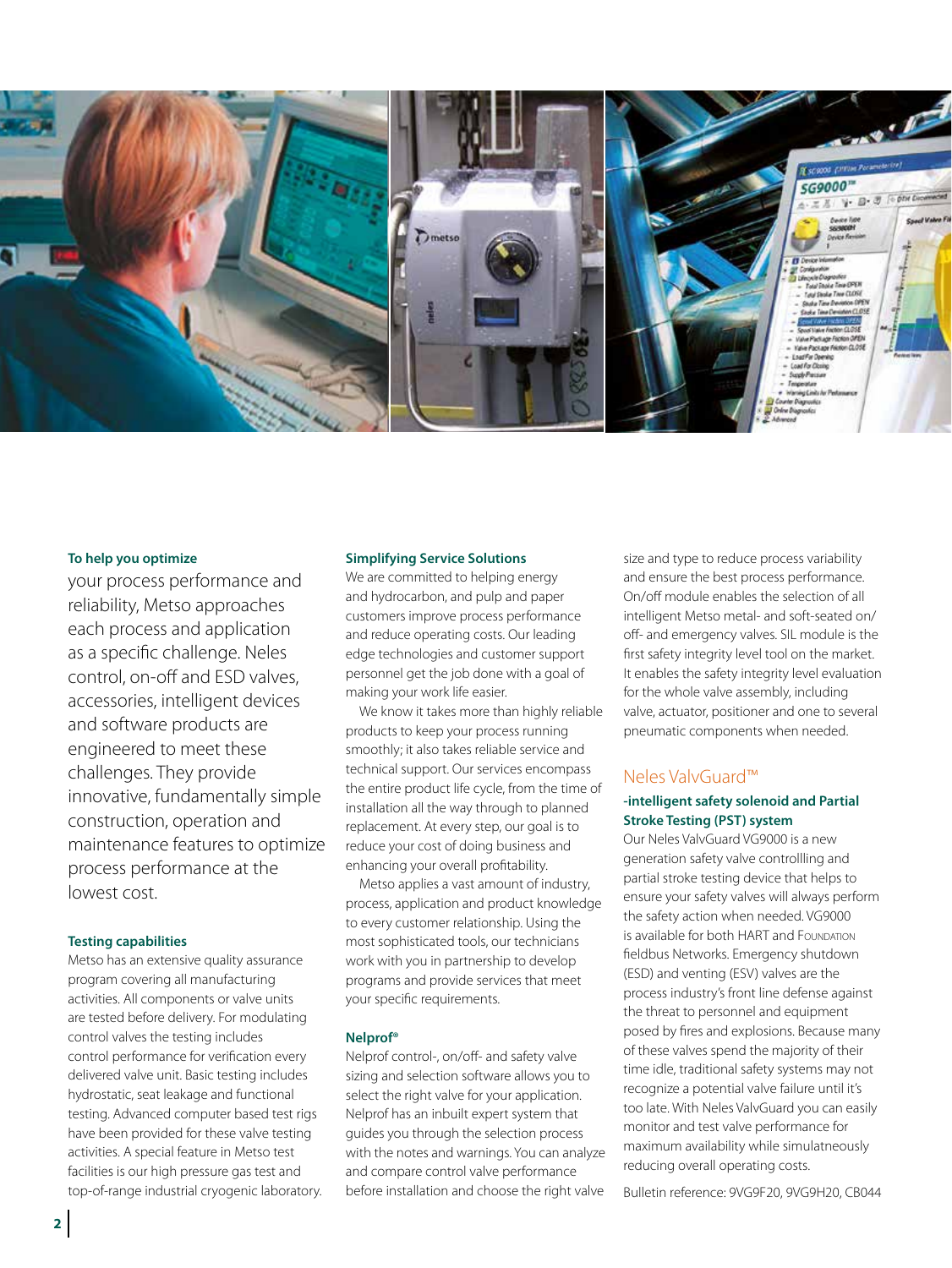

### Systems and software

#### Metso FieldCare™

#### **- device and asset management**

Metso FieldCare is a totally open solution based on FDT technology to provide an accurate information flow during the commissioning, operation or maintenance of a production process.

It provides a single tool with which to manage any device, in any communication protocol, and its web-enabled interfaces allow for the information to be distributed anywhere across the user's network in real time. Its ability to show both standard configuration parameters and device-specific functions eliminates the need for vendorspecific tools.

Online data flow from all devices is visualised through an innovative colourcoded alert system and a series of selective alarms which provides a clear view of process performance and allows easy and early problem recognition.

FieldCare provides real time information under operational process conditions, and its ability to browse and store data makes prediction of device condition extremely accurate. The information it provides supports predictive maintenance and can be used to plan regular maintenance activities, ensuring sufficient time to order spare parts and plan for service operations.

FieldCare lowers the cost of ownership as it can manage any device, any communication protocol, helps plan maintenance activities and, as part of the process control system, will be a valuable addition whatever developments may be introduced in the future.

DTMs allow full device functionality to operate within a wide range of process control systems, whether from Metso, or a third party-provided system.

Through collecting these performance trends, it will warn of deterioration to permit planned maintenance and cost effective decision-making, its condition monitoring providing a colour-coded identification of device faults.

Bulletin reference: 9FC20.

#### Neles ND9000®

#### **-intelligent valve controller**

FieldCare's partner, the Neles ND9000 intelligent valve controller, records and stores data for the lifetime of the device. It helps with smooth and reliable process operation by supporting all process buses and communication processes through comprehensive diagnostics provided by its rugged and reliable design with an easy set-up, smooth cable entry and local user interface.

The key advantage of the new, best in class' positioner is its ability to be applied to new or existing control valve packages in all industry areas, regardless of the application.

Its design features and unique diagnostic ability, provide superior performance to anything else on the process control diagnostics market, allowing a profound basis for performance optimisation and predictive maintenance. ND9000's advanced online and offline diagnostics help correct, prevent and predict potential problems, allowing optimum performance levels to be achieved.

Advanced online diagnostics confirm essential information on valve and instrument performance in a clear and easily-understood way, a fact confirmed by offline tests which complement the online diagnostics. In addition, user-friendly and well-guided start-up procedures, combined with Local User Interface, make the commissioning of the process fast and simple.

Bulletin reference: 7ND9021, CB043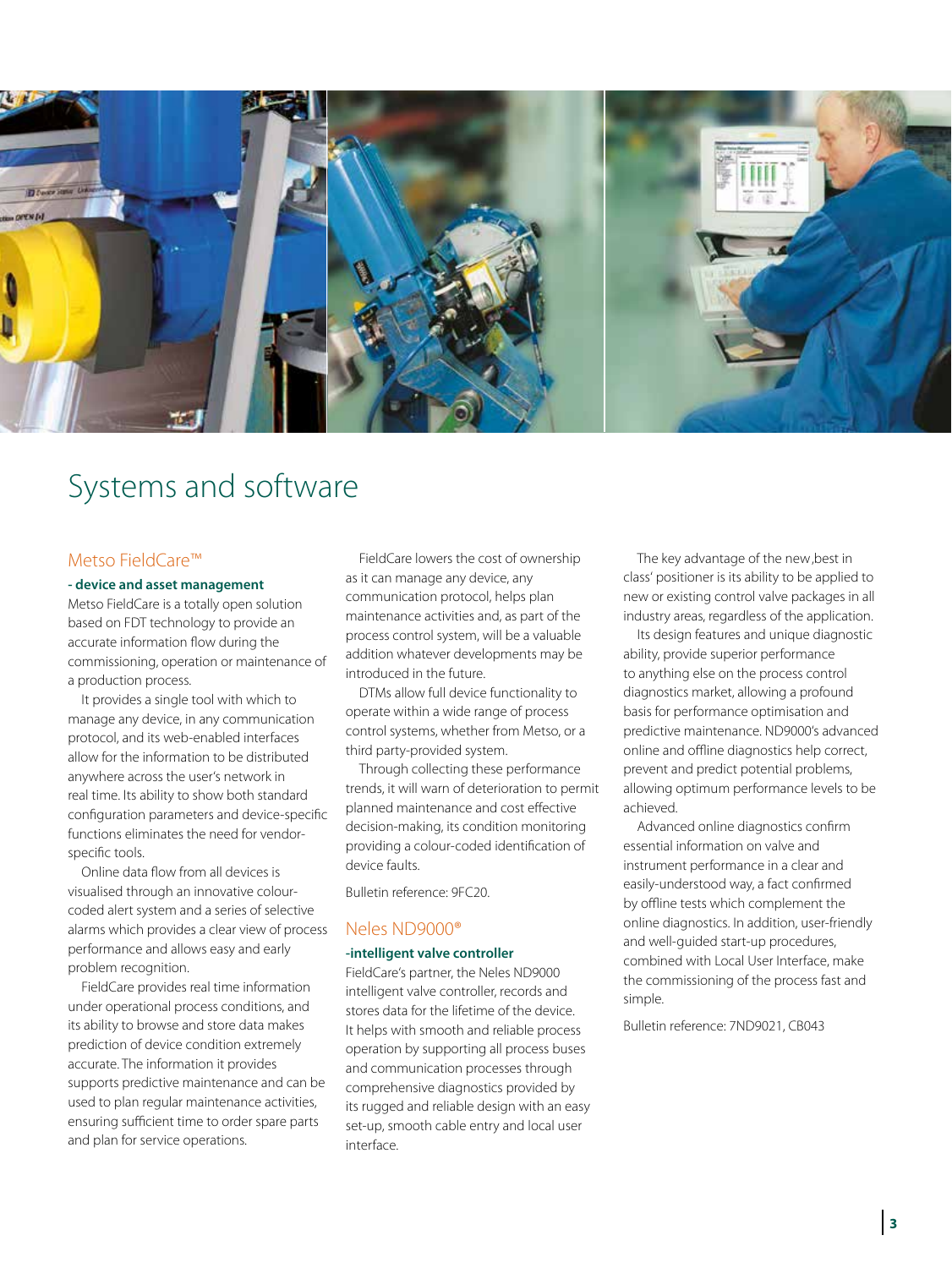

#### Neles SwitchGuard™

#### **- suitable for all critical and high-cycle switching applications**

Neles SwitchGuard™ is our new intelligent controller for pneumatic on/off valves. SwitchGuard replaces separate solenoid valve and limit switches, enabling also stroking time and profile configuration. Featuring unique on/ off valve diagnostic, it enables you to predict failures in process critical and high-cycle switching applications and check valve condition remotely without visiting the fi eld. With this unprecedented visibility to valves you can plan your maintenance

actions well before problems have a major impact on the process.

SwitchGuard analyzes the operation of an automated on/off valve online and stores this diagnostics data for further use. With open communication technology, such as FDT, and with our FieldCare field device configuration and condition monitoring tool you can use this valuable information to plan your maintenance activities better. This, in turn, ensures high availability in switching applications and high reliability in valves.

Bulletin reference: CB036, 7SG20.



Valve Online Signature feature shows friction of the control valve online, under normal process conditions when ever the valve is changing position.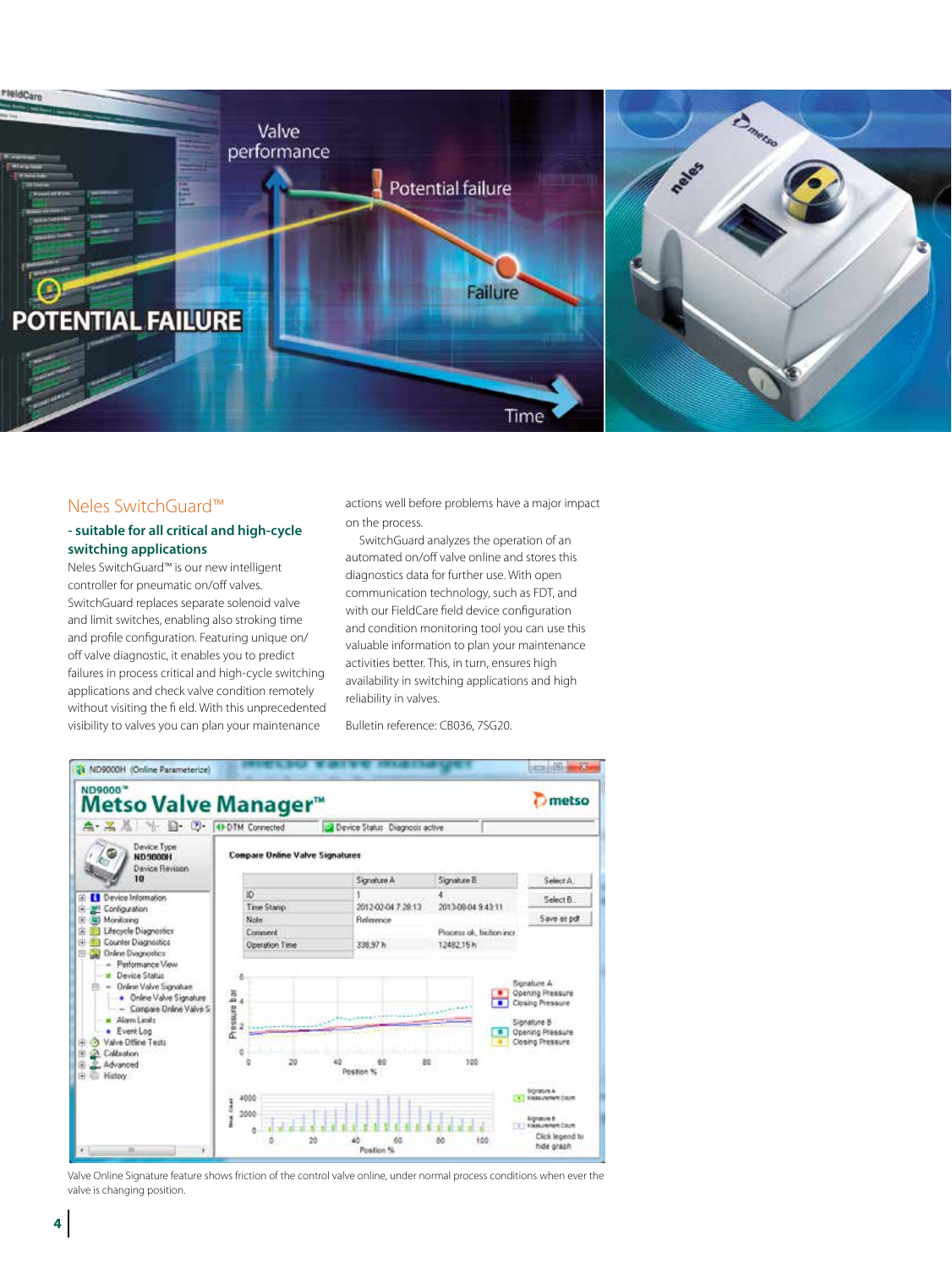### Control Valves

|                                               |                                                     | Series Design                                    | <b>Size</b><br>range                  | <b>Pressure</b><br>classes                              | Tempera-<br>ture range                              | <b>Standard</b><br>body ma-<br>terials*)                                              | Leakage<br>rate                                                                                    | $Cv -$<br>range   |                              | Service Options**)                                                                            | <b>Bulletin</b><br>reference                              |
|-----------------------------------------------|-----------------------------------------------------|--------------------------------------------------|---------------------------------------|---------------------------------------------------------|-----------------------------------------------------|---------------------------------------------------------------------------------------|----------------------------------------------------------------------------------------------------|-------------------|------------------------------|-----------------------------------------------------------------------------------------------|-----------------------------------------------------------|
| V-port segment valves                         |                                                     |                                                  |                                       |                                                         |                                                     |                                                                                       |                                                                                                    |                   |                              |                                                                                               |                                                           |
|                                               | RA,<br>RE                                           | Wafer,<br>flanged                                | DN<br>$25 - 700/$<br>$1'' - 28''$     | PN<br>$10 - 40/$<br><b>ASME</b><br>$150 - 300$          | $-50$ to<br>$+260 °C/$<br>$-58$ to<br>$+500$ °F     | CF8M,<br>WCB,<br>CG8M<br>Titanium,<br>Hastelloy C                                     | 10x ISO Rate<br>D/class IV,<br>optionally<br>ISO rate<br>D/class V<br>(min. 20 bar<br>$\Delta p$ ) | $0.5 -$<br>25300  | General                      | Reduced<br>Cv trims,<br>Q-Trims                                                               | 3R21,<br>3R24,<br>7ND9021                                 |
| Finetrol eccentric plug valves                |                                                     |                                                  |                                       |                                                         |                                                     |                                                                                       |                                                                                                    |                   |                              |                                                                                               |                                                           |
|                                               | FC,<br>FG                                           | Flanged,<br>eccentric<br>rotary<br>plug<br>valve | DN<br>$25 - 250/$<br>$1'' - 10''$     | ${\sf PN}$<br>$10 - 100/$<br><b>ASME</b><br>$150 - 600$ | $-200$ to<br>+425 °C /<br>$-320$ to<br>$+800$ °F    | CF8M,<br><b>WCC</b>                                                                   | Class IV<br>Class VI                                                                               | $7.9 -$<br>1540   | General,<br>severe           | Reduced<br>Cv trims,<br>Q-Trims,<br>Cryogenic                                                 | 5FT20,<br>7ND9021                                         |
| High performance triple eccentric disc valves |                                                     |                                                  |                                       |                                                         |                                                     |                                                                                       |                                                                                                    |                   |                              |                                                                                               |                                                           |
|                                               | L12,<br>L6,<br>LW&<br>LG,<br>L1&<br>L2<br><b>BW</b> | Wafer,<br>lugged,<br>double<br>flanged           | DN<br>$80 -$<br>2000/<br>$3'' - 80''$ | ASME<br>$150 - 2500$<br>PN<br>$10 - 400$                | $-200$ to<br>+1400 $°C/$<br>$-320$ to<br>$+2500$ °F | CF8M,<br>WCB,<br>CG8M,<br>LCC,<br>254SMO,<br>5A                                       | Class III - VI                                                                                     | $110 -$<br>185000 | General,<br>severe           | Heat<br>traced.<br>S-Disc,<br>Cryogenic,<br>live-loaded<br>packing                            | 2L121,<br>2L1220,<br>2LW20,<br>2L621,<br>6B20,<br>7ND9021 |
| Neles RotaryGlobe                             |                                                     |                                                  |                                       |                                                         |                                                     |                                                                                       |                                                                                                    |                   |                              |                                                                                               |                                                           |
|                                               | ZΧ                                                  | Flanged,<br>Rotary<br>globe<br>control<br>valve  | $1/2 - 4''/$<br>DN<br>$15 - 100$      | <b>ASME</b><br>$150 -$<br>1500 / PN<br>$10 - 100$       | $-80$ to<br>+425 °C /<br>$-110$ to<br>$+800 °F$     | CF8M,<br><b>WCC</b>                                                                   | Class III - IV                                                                                     | $0.1 -$<br>115    | General,<br>severe           | Balanced<br>anti-cavi-<br>tation and<br>low noise,<br>differend<br>CV and<br>LIN/EQ%<br>trims | 1RG20,<br>CB037,<br>7ND9021                               |
| Top 5 top entry rotary valves                 |                                                     |                                                  |                                       |                                                         |                                                     |                                                                                       |                                                                                                    |                   |                              |                                                                                               |                                                           |
|                                               | T <sub>5</sub>                                      | Reduced<br>port,<br>flanged,<br>weldends         | DN<br>$25 - 400/$<br>$1'' - 16''$     | PN<br>$10 - 100/$<br><b>ASME</b><br>$150 - 600$         | $-200$ to<br>+600 °C /<br>$-320$ to<br>$+1110$ °F   | CF8M,<br><b>WCB</b>                                                                   | Class V - VI                                                                                       | $0.5 -$<br>15200  | Heavy<br>duty                | Q-Trim,<br>different<br>Cv-trims,<br>Cryogenic                                                | 1T520,<br>6B20,<br>7ND9021                                |
| E series ceramic valves                       |                                                     |                                                  |                                       |                                                         |                                                     |                                                                                       |                                                                                                    |                   |                              |                                                                                               |                                                           |
|                                               | E2&<br>E <sub>6</sub>                               | Reduced<br>port,<br>wafer,<br>lugged             | DN<br>$25 - 200/$<br>$1'' - 8''$      | PN<br>$10 - 40/$<br><b>ASME</b><br>$150 - 300$          | $-40$ to $+$<br>425 °C /<br>$-40$ to $+$<br>800 °F  | Stainless<br>steel/<br>Magnesia,<br>Partially<br>stabilized<br>Zirconia<br>$(Mg-PS2)$ | ISO rate D,<br>Class V                                                                             | $5 - 2200$        | Erosive<br>applica-<br>tions | Different<br>Cv-trims                                                                         | 1E220,<br>6B20,<br>7ND9021                                |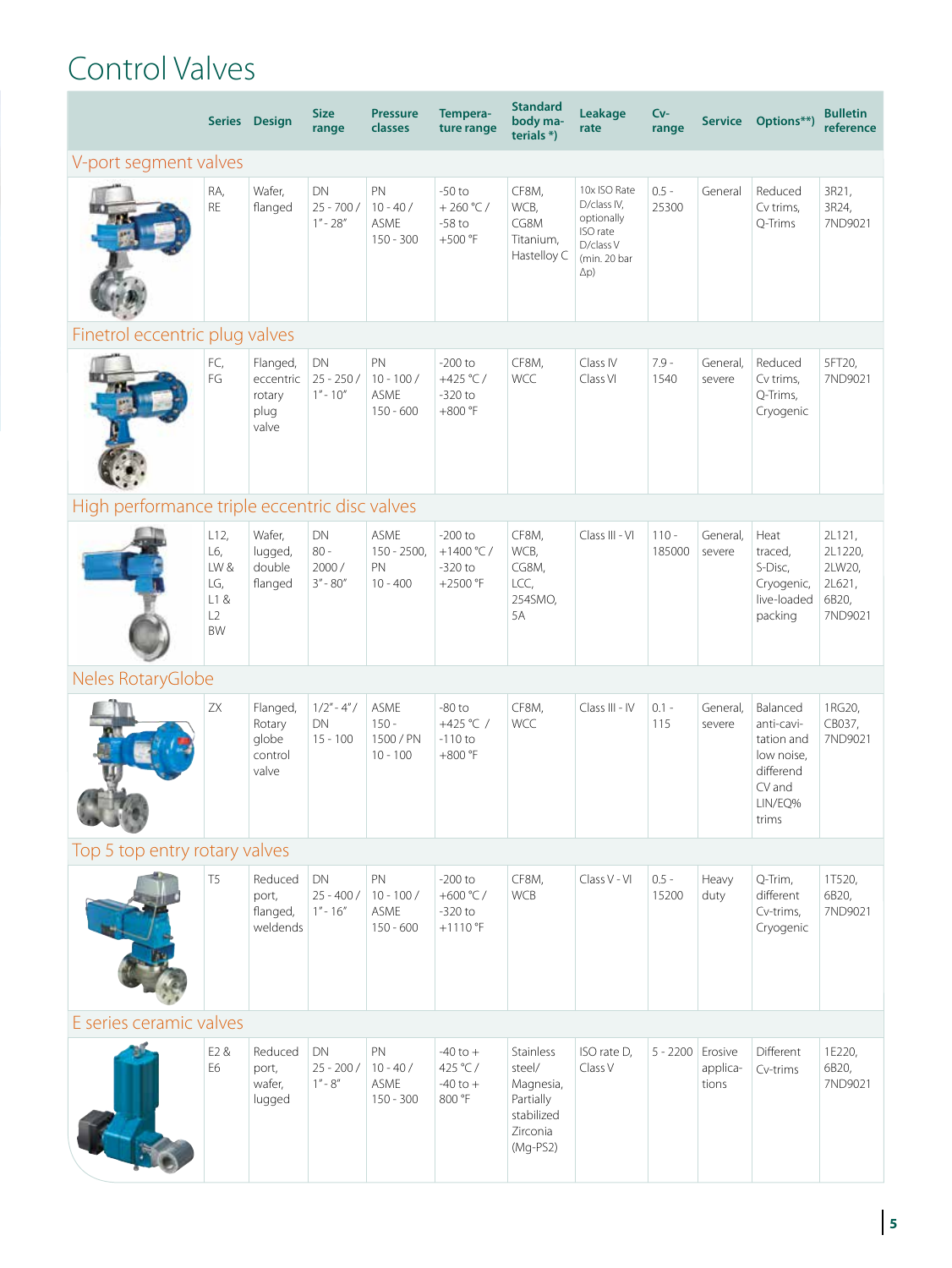### Globe control valves

|                                                          |           | Series Design                                                                                          | <b>Size</b><br>range   | <b>Pressure</b><br>classes          | Tempera-<br>ture range                         | <b>Standard</b><br>body<br>materials $*$ )                                                          | Leakage rate           | <b>Trim</b><br>material                                                                     | <b>Bulletin</b><br>reference |
|----------------------------------------------------------|-----------|--------------------------------------------------------------------------------------------------------|------------------------|-------------------------------------|------------------------------------------------|-----------------------------------------------------------------------------------------------------|------------------------|---------------------------------------------------------------------------------------------|------------------------------|
| Series GU, Globe Unbalanced, Top guided type             |           |                                                                                                        |                        |                                     |                                                |                                                                                                     |                        |                                                                                             |                              |
|                                                          | GU        | Single<br>seated,<br>Top<br>quided-<br>Flanged,<br>Butt &<br>Socket<br>weld                            | 1''(1/2'')<br>to $4''$ | <b>ASME Class</b><br>150 to 600     | $-196-$<br>593 °C /<br>$-320,8-$<br>1052,67 °F | A216 gr. WCB,<br>A217 gr. WC6,<br>WC9, A351 gr.<br>CF8M, CF8,<br>Forged steel<br>and Alloy<br>steel | ANSI Class $IV - VI$   | 410 SS, 316<br>SS, 630 SS,<br>Alloy steel,<br>Hard facing                                   | 4GV21,<br>CB051              |
| Series GB, Globe Balanced, Cage guided type              |           |                                                                                                        |                        |                                     |                                                |                                                                                                     |                        |                                                                                             |                              |
|                                                          | GB        | High<br>capacity and<br>heavy duty<br>balanced,<br>cage<br>quided<br>Flanged, Butt<br>& Socket<br>weld | 2''(3/4'')<br>to 20"   | <b>ASME Class</b><br>150 to<br>2500 | $-196-$<br>593 °C /<br>$-320,8-$<br>1052,67 °F | A216 gr. WCB,<br>A217 gr. WC6,<br>WC9, A351 gr.<br>CF8M, CF8,<br>Forged steel<br>and Alloy<br>steel | ANSI Class III ~ VI    | 410 SS, 316<br>SS, 630 SS,<br>Alloy steel,<br>Hard facing                                   | 4GV25,<br>CB051              |
| Series GM, Globe Omega trim, Multi-stage type            |           |                                                                                                        |                        |                                     |                                                |                                                                                                     |                        |                                                                                             |                              |
|                                                          | <b>GM</b> | Flanged,<br><b>Butt weld</b><br>& Socket<br>weld                                                       | 1" to 20"              | ASME Class<br>150 to<br>4500        | $-196-$<br>593 °C /<br>$-320,8-$<br>1052,67 °F | A216 gr. WCB,<br>A217 gr. WC6,<br>WC9, A351 gr.<br>CF8M, CF8,<br>Forged steel<br>and Alloy<br>steel | ANSI Class III ~ VI    | 420 SS, 630<br>SS, Solid<br>Carbide<br>Tungsten,<br>Inconel,<br>Alloy steel,<br>Hard facing | 4GV20                        |
| Series AU / AB / AM, Angle pattern valves                |           |                                                                                                        |                        |                                     |                                                |                                                                                                     |                        |                                                                                             |                              |
|                                                          | A         | Flanged,<br>Butt &<br>Socket<br>weld                                                                   | 1''(1/2'')<br>to 48"   | <b>ASME Class</b><br>150 to<br>4500 | $-196-$<br>593 °C /<br>$-320,8-$<br>1052,67 °F | A216 gr. WCB,<br>A217 gr. WC6,<br>WC9, A351 gr.<br>CF8M, CF8,<br>Forged steel<br>and Alloy<br>steel | ANSI Class $IV - VI$   | 410 SS, 316<br>SS, 630 SS,<br>Alloy steel,<br>Hard facing                                   | 4GV23,<br>CB051              |
| Series GD, Globe Double seated, Top & Bottom quided type |           |                                                                                                        |                        |                                     |                                                |                                                                                                     |                        |                                                                                             |                              |
|                                                          | GD        | Flanged,<br>Butt weld                                                                                  | $2''$ to $16''$        | ASME Class   -196 -<br>150 to 600   | 593 °C/<br>$-320,8-$<br>1052,67 °F             | A216 gr. WCB,<br>A217 gr. WC6,<br>WC9, A351 gr.<br>CF8M, CF8,<br>Forged steel<br>and Alloy<br>steel | ANSI Class II $\sim$ V | 410 SS, 316<br>SS, 630 SS,<br>Alloy steel,<br>Hard facing                                   | 4GV22,<br>CB051              |
| Series GW, Globe 3-Way, Diverting / Mixing type          |           |                                                                                                        |                        |                                     |                                                |                                                                                                     |                        |                                                                                             |                              |
| 1.00-VX-0                                                | GW        | Flanged,<br>Butt &<br>Socket<br>weld                                                                   | $1"$ to $10"$          | ASME Class -196 -<br>150 to 600     | 593 °C/<br>$-320,8-$<br>1052,67 °F             | A216 gr. WCB,<br>A217 gr. WC6,<br>WC9, A351 gr.<br>CF8M, CF8,<br>Forged steel<br>and Alloy<br>steel | ANSI Class II $\sim$ V | 410 SS, 316<br>SS, 630 SS,<br>Alloy steel,<br>Hard facing                                   | 4GV24,<br>CB051              |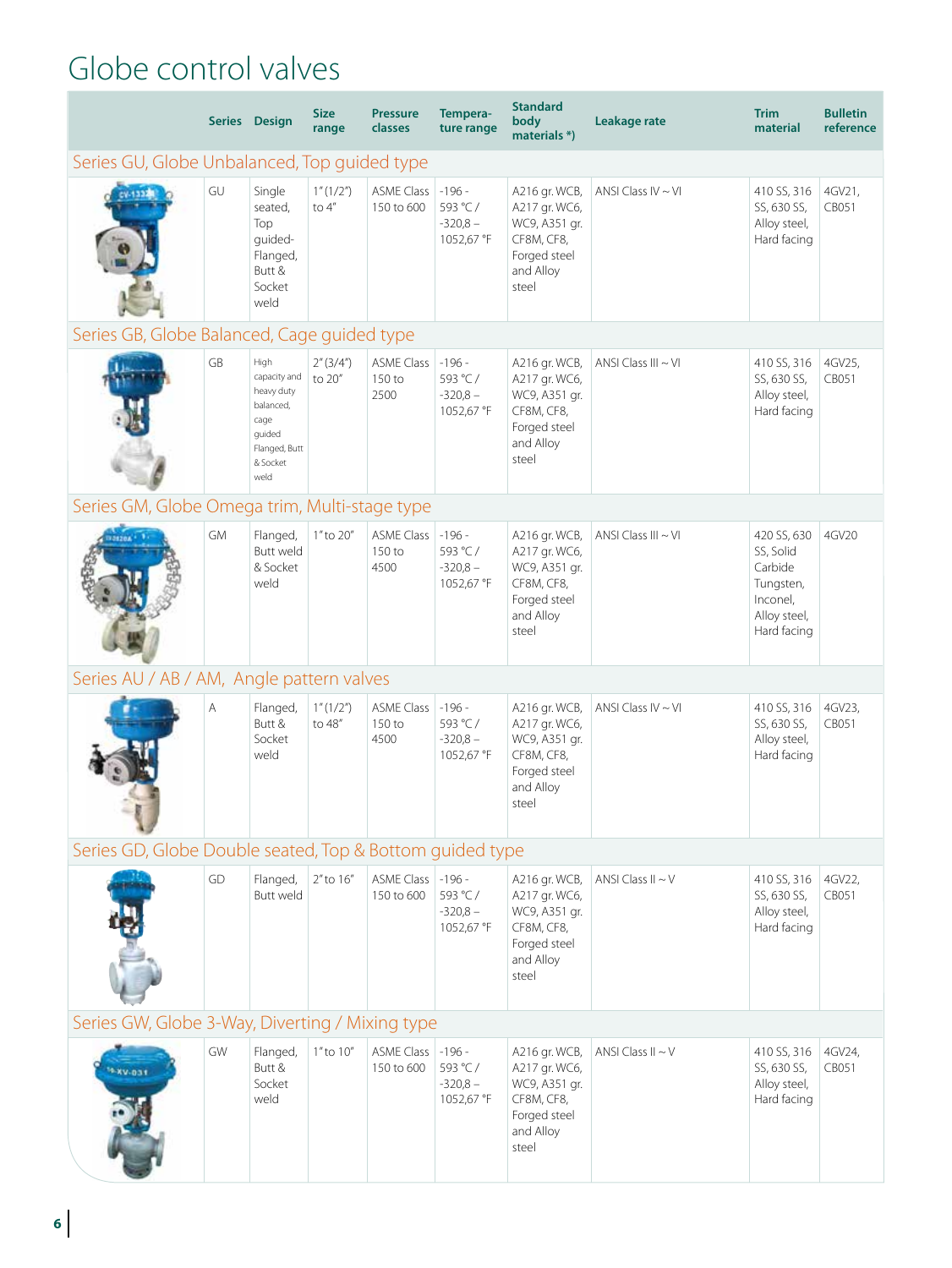## On-off Valves

|                      | <b>Series</b>                                                                         | <b>Design</b>                                          | <b>Size</b><br>range             | <b>Pressure</b><br><b>classes</b>        | <b>Temperature</b><br>range                                             | <b>Standard</b><br>body mate-<br>rials $*)$ | Leakage<br>rate | $Cv-$<br>range  | <b>Service</b> | Options**)                                                                        |
|----------------------|---------------------------------------------------------------------------------------|--------------------------------------------------------|----------------------------------|------------------------------------------|-------------------------------------------------------------------------|---------------------------------------------|-----------------|-----------------|----------------|-----------------------------------------------------------------------------------|
| X series ball valves |                                                                                       |                                                        |                                  |                                          |                                                                         |                                             |                 |                 |                |                                                                                   |
|                      | XA, XB,<br>XC, XU,<br>XT - seat<br>sup-<br>ported,<br>XG, XM -<br>trunnion<br>mounted | Full or<br>reduced<br>bore. Metal<br>and soft<br>seats | DN.<br>$25 - 400$<br>$/1" - 16"$ | PN<br>$10 - 100/$<br>ASMF<br>$150 - 600$ | $-200$ to<br>+600 °C /<br>$-330$ to<br>$+1110$ °F                       | CF8M,<br>WCB, C5                            | Class V or VI   | $105 -$<br>9300 | General        | Steam<br>jacket,<br>Cryogenic<br>& high tem-<br>perature,<br>Catalyst<br>handling |
|                      |                                                                                       |                                                        |                                  |                                          | Bulletin reference: 1X22, 1X23, 1X26, 1X27, 6B20, 7SOL20, 7QZ21, 7ECL20 |                                             |                 |                 |                |                                                                                   |

|                      | <b>Series</b>                                                 | <b>Design</b>                         | <b>Size</b><br>range            | <b>Pressure</b><br>classes                                    | <b>Temperature</b><br>range               | <b>Standard</b><br>body mate-<br>rials $*)$ | Leakage<br>rate                                                  | $Cv-$<br>range   | <b>Service</b>                | Options**) |
|----------------------|---------------------------------------------------------------|---------------------------------------|---------------------------------|---------------------------------------------------------------|-------------------------------------------|---------------------------------------------|------------------------------------------------------------------|------------------|-------------------------------|------------|
| M series ball valves |                                                               |                                       |                                 |                                                               |                                           |                                             |                                                                  |                  |                               |            |
|                      | M1, M2<br>- seat<br>support-<br>ed and<br>trunnion<br>mounted | Full bore,<br>Metal and<br>soft seats | DN<br>$25 - 400/$<br>$1" - 16"$ | <b>PN</b><br>$10 - 40/$<br><b>ASME</b><br>$150 - 300$         | $-50$ to<br>+250 °C / -60<br>to $+480$ °F | CF8M,<br>CG8M                               | ISO rate D<br>metal seats,<br>Bubble tight<br>with soft<br>seats | $105 -$<br>22400 | General<br>in P&P<br>industry |            |
|                      |                                                               |                                       |                                 | Bulletin reference: 1M120, 1M220, 6B20, 7SOL20, 7QZ21, 7ECL20 |                                           |                                             |                                                                  |                  |                               |            |

|                     | <b>Series</b>                                                        | <b>Design</b>                                                | <b>Size</b><br>range                                                                    | <b>Pressure</b><br>classes                            | <b>Temperature</b><br>range                  | <b>Standard</b><br>body mate-<br>rials $*)$ | Leakage<br>rate | $Cv-$<br>range     |                                         | Service Options**)                                                                                                  |
|---------------------|----------------------------------------------------------------------|--------------------------------------------------------------|-----------------------------------------------------------------------------------------|-------------------------------------------------------|----------------------------------------------|---------------------------------------------|-----------------|--------------------|-----------------------------------------|---------------------------------------------------------------------------------------------------------------------|
| D series ball valve |                                                                      |                                                              |                                                                                         |                                                       |                                              |                                             |                 |                    |                                         |                                                                                                                     |
|                     | D <sub>2</sub> C<br>D <sub>2</sub> D <sub></sub><br>D <sub>1</sub> F | Full or<br>reduced<br>port,<br>Stemball<br>construc-<br>tion | D <sub>1F:</sub><br>DN50-<br>600<br>$2" - 24"$<br>D2:<br>$DN100 -$<br>900<br>$4" - 36"$ | PN<br>$10 - 100/$<br><b>ASME</b><br>$150 - 600$       | $-200$ to<br>+600 °C / -320<br>to $+1110$ °F | CF8M,<br>WCB.<br>LCC                        | Class V - VI    | $4800 -$<br>192000 | De-<br>mand-<br>ing<br>applica-<br>tion | Steam jacket,<br>Cryogenic &<br>high tempe-<br>rature, Cata-<br>lyst handling,<br>live-loaded<br>gland pack-<br>ing |
|                     |                                                                      |                                                              |                                                                                         | Bulletin reference: 1D20, 6B20, 7ECL20, 7SOL20, 7QZ21 |                                              |                                             |                 |                    |                                         |                                                                                                                     |

|                                               | <b>Series</b>                                        | <b>Design</b>                                       | <b>Size</b><br>range                       | <b>Pressure</b><br>classes                       | <b>Temperature</b><br>range                                                                        | <b>Standard</b><br>body mate-<br>rials $*)$     | Leakage<br>rate        | $Cv-$<br>range    | <b>Service</b>            | Options**)                                                                                                                  |
|-----------------------------------------------|------------------------------------------------------|-----------------------------------------------------|--------------------------------------------|--------------------------------------------------|----------------------------------------------------------------------------------------------------|-------------------------------------------------|------------------------|-------------------|---------------------------|-----------------------------------------------------------------------------------------------------------------------------|
| High performance triple eccentric disc valves |                                                      |                                                     |                                            |                                                  |                                                                                                    |                                                 |                        |                   |                           |                                                                                                                             |
|                                               | L12<br>L6<br>LW & LG.<br>L1 & L2<br>BW.<br><b>BK</b> | Wafer.<br>lugged,<br>double<br>flanged,<br>weld-end | <b>DN</b><br>$80 - 2000 /$<br>$3'' - 80''$ | <b>ASMF</b><br>$150 - 2500.$<br>PN<br>$10 - 400$ | $-200$ to<br>+1000 °C /<br>$-320$ to<br>$+1800$ °F                                                 | CF8M,<br>WCB,<br>CG8M,<br>LCC,<br>254SMO,<br>5Α | ISO Rate B.<br>API 598 | $110 -$<br>185000 | General,<br>moder-<br>ate | High tight-<br>ness, Erosion<br>resistant ver-<br>sion, Cryo-<br>genic & high<br>temperature,<br>High cycling,<br>Top entry |
|                                               |                                                      |                                                     |                                            |                                                  | Bulletin reference: 2L121, 2L1220, 2LW20, 2L621, 2L9B20, 6B20, 7ECL20, 7SOL20, 7QZ21, 2BW20, 2BK20 |                                                 |                        |                   |                           |                                                                                                                             |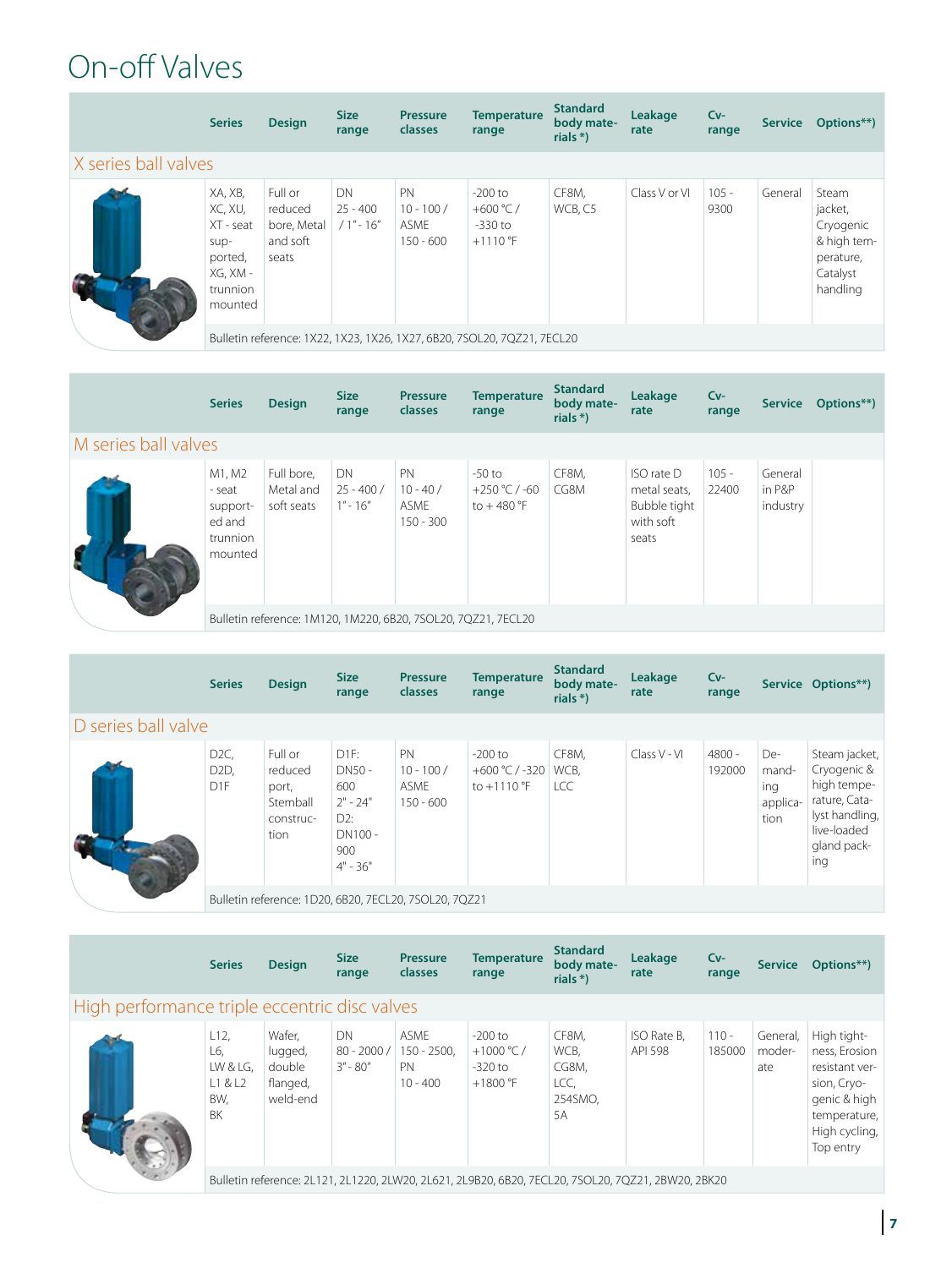### ESD Valves

|                      | <b>Series</b>                                                                         | <b>Design</b>                              | <b>Size</b><br>range              | <b>Pressure</b><br><b>classes</b>      | <b>Temperature</b><br>range                                         | <b>Standard</b><br>body mate-<br>rials $*)$ | Leakage<br>rate | $Cv-$<br>range  | <b>Service</b>                                 | Options**)                          |
|----------------------|---------------------------------------------------------------------------------------|--------------------------------------------|-----------------------------------|----------------------------------------|---------------------------------------------------------------------|---------------------------------------------|-----------------|-----------------|------------------------------------------------|-------------------------------------|
| X series ball valves |                                                                                       |                                            |                                   |                                        |                                                                     |                                             |                 |                 |                                                |                                     |
|                      | XA, XB,<br>XC, XU,<br>XT - seat<br>sup-<br>ported,<br>XG, XM -<br>trunnion<br>mounted | Full or<br>reduced<br>bore. Metal<br>seats | DN<br>$25 - 400/$<br>$1'' - 16''$ | PN<br>$10 - 100/$<br>ASME<br>150 - 600 | $-200$ to<br>+600 °C /<br>$-330$ to<br>$+1110$ °F                   | CF8M. WCB.<br>C <sub>5</sub>                | Class V - VI    | $105 -$<br>9300 | High<br>MTBF,<br>SIL <sub>3</sub><br>certified | Cryogenic,<br>high tem-<br>perature |
|                      |                                                                                       |                                            |                                   |                                        | Bulletin reference: 1X22, 1X23, 1X26, 1X27, 9VG9F20, 9VG9H20, CB044 |                                             |                 |                 |                                                |                                     |

|                      | <b>Series</b>                                            | <b>Design</b>                                                | <b>Size</b><br>range                                                                                           | <b>Pressure</b><br>classes                        | <b>Temperature</b><br>range                       | <b>Standard</b><br>body mate-<br>rials $*)$ | Leakage<br>rate | $Cv-$<br>range    | <b>Service</b>                                 | Options**)                          |
|----------------------|----------------------------------------------------------|--------------------------------------------------------------|----------------------------------------------------------------------------------------------------------------|---------------------------------------------------|---------------------------------------------------|---------------------------------------------|-----------------|-------------------|------------------------------------------------|-------------------------------------|
| D series ball valves |                                                          |                                                              |                                                                                                                |                                                   |                                                   |                                             |                 |                   |                                                |                                     |
|                      | D2C<br>D <sub>2</sub> D <sub>,</sub><br>D <sub>1</sub> F | Full or<br>reduced<br>port,<br>Stemball<br>construc-<br>tion | D <sub>1</sub> F<br>DN.<br>$50 - 600/$<br>$2'' - 24''$ , D <sub>2</sub><br>DN.<br>$100 - 900/$<br>$4'' - 36''$ | PN<br>$10 - 100/$<br><b>ASME</b><br>$150 - 600$   | $-196$ to<br>+600 °C /<br>$-320$ to<br>$+1110$ °F | CF8M,<br>WCB,<br><b>LCC</b>                 | Class V - VI    | $480 -$<br>192000 | High<br>MTBF,<br>SIL <sub>3</sub><br>certified | Cryogenic,<br>high tem-<br>perature |
|                      |                                                          |                                                              |                                                                                                                | Bulletin reference: 1D20, 9VG9F20, 9VG9H20, CB044 |                                                   |                                             |                 |                   |                                                |                                     |

|                         | <b>Series</b>  | <b>Design</b>                                    | <b>Size</b><br>range            | <b>Pressure</b><br>classes                         | <b>Temperature</b><br>range                       | <b>Standard</b><br>body mate-<br>rials $*)$ | Leakage<br>rate | $Cv-$<br>range   | <b>Service</b>                                 | Options**)                          |
|-------------------------|----------------|--------------------------------------------------|---------------------------------|----------------------------------------------------|---------------------------------------------------|---------------------------------------------|-----------------|------------------|------------------------------------------------|-------------------------------------|
| Top entry rotary valves |                |                                                  |                                 |                                                    |                                                   |                                             |                 |                  |                                                |                                     |
|                         | T <sub>5</sub> | Reduced<br>or full port,<br>flanged,<br>weldends | DN<br>$25 - 400/$<br>$1" - 16"$ | PN<br>$10 - 40/$<br>ASMF<br>$150 - 600$            | $-200$ to<br>+600 °C /<br>$-320$ to<br>$+1110$ °F | CF8M,<br><b>WCB</b>                         | Class V - VI    | $0.5 -$<br>15200 | High<br>MTBF,<br>SIL <sub>3</sub><br>certified | Cryogenic,<br>high tem-<br>perature |
|                         |                |                                                  |                                 | Bulletin reference: 1T520, 9VG9F20, 9VG9H20, CB044 |                                                   |                                             |                 |                  |                                                |                                     |

|                                               | <b>Series</b>                           | <b>Design</b>                          | <b>Size</b><br>range                       | <b>Pressure</b><br>classes                       | <b>Temperature</b><br>range                                             | <b>Standard</b><br>body mate-<br>rials $*)$     | Leakage<br>rate        | $Cv-$<br>range    | <b>Service</b>                            | Options**)                                     |
|-----------------------------------------------|-----------------------------------------|----------------------------------------|--------------------------------------------|--------------------------------------------------|-------------------------------------------------------------------------|-------------------------------------------------|------------------------|-------------------|-------------------------------------------|------------------------------------------------|
| High performance triple eccentric disc valves |                                         |                                        |                                            |                                                  |                                                                         |                                                 |                        |                   |                                           |                                                |
|                                               | L6.<br>LW & LG,<br>L1 & L2<br><b>BW</b> | Wafer.<br>lugged,<br>double<br>flanged | <b>DN</b><br>$80 - 2000 /$<br>$3'' - 80''$ | <b>ASMF</b><br>$150 - 2500.$<br>PN<br>$10 - 400$ | $-200$ to<br>+1000 °C /<br>$-320$ to<br>$+1800$ °F                      | CF8M,<br>WCB,<br>CG8M,<br>LCC,<br>254SMO,<br>5A | ISO Rate B,<br>API 598 | $110 -$<br>185000 | High<br>MTBF L6,<br>LG SIL 3<br>certified | High<br>tightness,<br>Cryogenic,<br>high temp. |
|                                               |                                         |                                        |                                            |                                                  | Bulletin reference: 2L121, 2L621, 2LW20, 9VG9F20, 9VG9H20, 2BW20, CB044 |                                                 |                        |                   |                                           |                                                |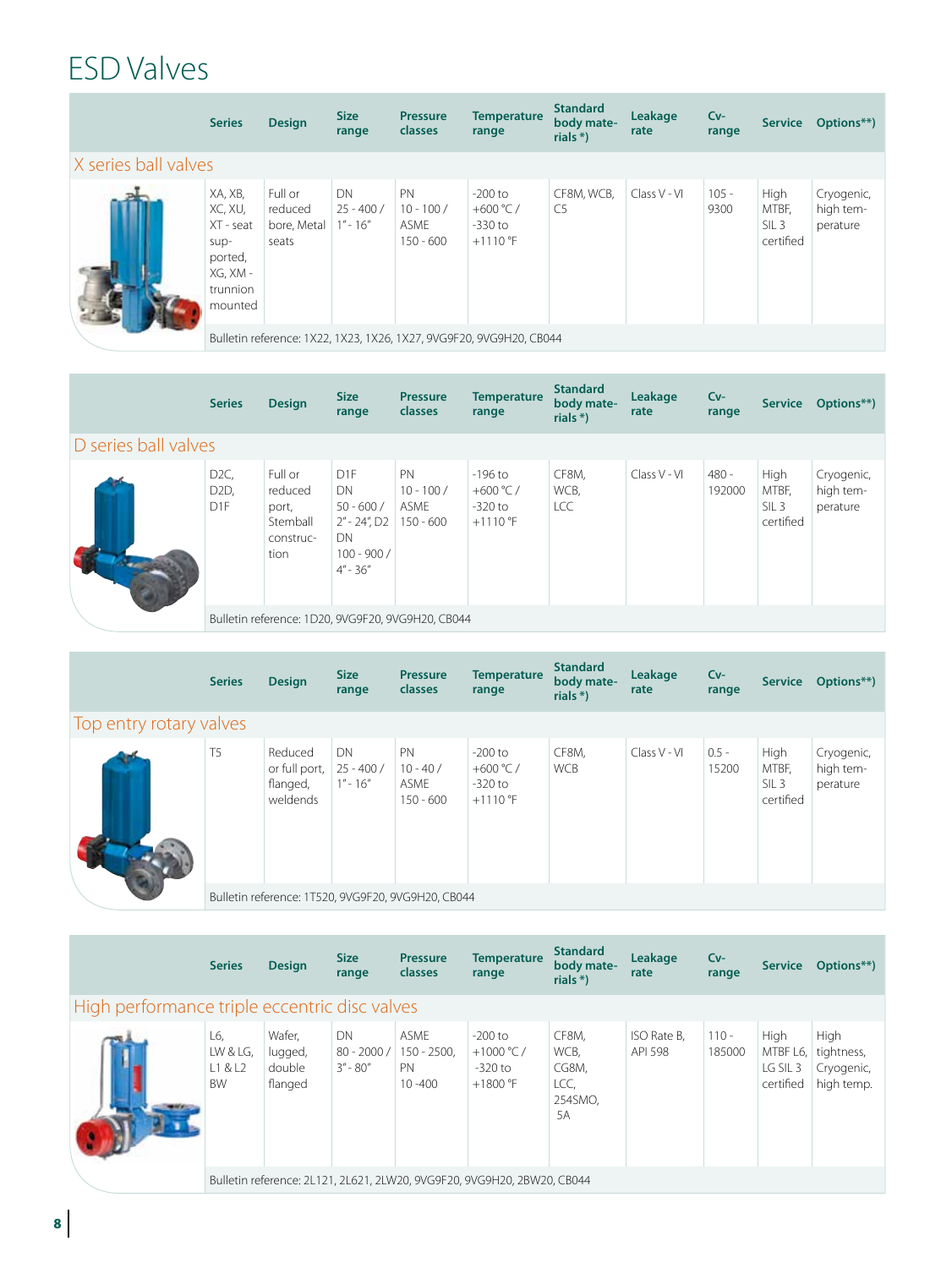# Smart products

|                       | <b>Series</b>                                                                        | <b>Type</b>                     | Input                       | <b>Supply Power</b>                                                | <b>Supply pressure</b>        | <b>Temperature</b><br>range            | <b>Communication</b>                         |
|-----------------------|--------------------------------------------------------------------------------------|---------------------------------|-----------------------------|--------------------------------------------------------------------|-------------------------------|----------------------------------------|----------------------------------------------|
| Neles ND9100 & ND9400 |                                                                                      |                                 |                             |                                                                    |                               |                                        |                                              |
|                       | ND9100 - stand-<br>ard, intrinsically<br>safe<br>ND9400 - stainless<br>steel housing | Intelligent valve<br>controller | 4 - 20 mA or<br>$0 - 100\%$ | Taken from the<br>420 mA, control<br>signal or fieldbus<br>powered | 1.4 - 8 bar /<br>20 - 115 psi | -40 to + 85 °C /<br>$-40$ to $+185$ °F | HART, Profibus<br>PA, FOUNDATION<br>fieldbus |
|                       | Bulletin reference: 7ND9021, CB043                                                   |                                 |                             |                                                                    |                               |                                        |                                              |

|                       | <b>Series</b>                                                                                                      | <b>Type</b>                     | Input                       | <b>Supply Power</b>                                                | <b>Supply pressure</b>        | <b>Temperature</b><br>range              | Communication                                   |
|-----------------------|--------------------------------------------------------------------------------------------------------------------|---------------------------------|-----------------------------|--------------------------------------------------------------------|-------------------------------|------------------------------------------|-------------------------------------------------|
| Neles ND9200 & ND9300 |                                                                                                                    |                                 |                             |                                                                    |                               |                                          |                                                 |
|                       | ND9200 - explosion<br>proof<br>ND9300 - stainless<br>steel enclosure,<br>intrinsically safe and<br>explosion proof | Intelligent valve<br>controller | 4 - 20 mA or<br>$0 - 100\%$ | Taken from the<br>420 mA, control<br>signal or fieldbus<br>powered | 1.4 - 8 bar /<br>20 - 115 psi | $-53$ to $+85$ °C/<br>$-64$ to $+185$ °F | HART.<br>Profibus PA.<br>FOUNDATION<br>fieldbus |
|                       | Bulletin reference: 7ND9021, CB043                                                                                 |                                 |                             |                                                                    |                               |                                          |                                                 |

|                         | <b>Series</b>                                                                                                                                                                             | <b>Type</b>                                                                                                                                                    | Input                                                                                      | <b>Supply pressure</b>      | <b>Temperature</b><br>range               | Communication                |
|-------------------------|-------------------------------------------------------------------------------------------------------------------------------------------------------------------------------------------|----------------------------------------------------------------------------------------------------------------------------------------------------------------|--------------------------------------------------------------------------------------------|-----------------------------|-------------------------------------------|------------------------------|
| Neles ValvGuard™ VG9000 |                                                                                                                                                                                           |                                                                                                                                                                |                                                                                            |                             |                                           |                              |
|                         | VG9200 - standard<br>anodised aluminium alloy<br>enclosure, intrinsically safe<br>and explosion proof<br>VG9300 - stainless steel<br>enclosure, intrinsically safe<br>and explosion proof | Intelligent safety solenoid<br>for FOUNDATION fieldbus<br>and HART. TÜV SIL 3<br>approved partial stroke<br>testing system for emer-<br>gency shutdown valves. | FOUNDATION<br>fieldbus:<br>$FF + 0/24$ VDC<br>HART:<br>0/24 VDC with<br>RCI9H or 4 - 20 mA | 3.0-7.5 bar /<br>44-109 psi | $-40$ to $+85$ °C /<br>$-40$ to $+185$ °F | FOUNDATION<br>fieldbus, HART |
|                         |                                                                                                                                                                                           | Bulletin reference: 9VG9F20, 9VG9H20, CB044                                                                                                                    |                                                                                            |                             |                                           |                              |

|                    | <b>Series</b>                                                                                                                                                                                | <b>Type</b>                            | Input                                        | <b>Supply pressure</b>      | <b>Temperature</b><br>range           | Communication |
|--------------------|----------------------------------------------------------------------------------------------------------------------------------------------------------------------------------------------|----------------------------------------|----------------------------------------------|-----------------------------|---------------------------------------|---------------|
| Neles SwitchGuard™ |                                                                                                                                                                                              |                                        |                                              |                             |                                       |               |
|                    | SG9200 - standard<br>anodised aluminium<br>alloy enclosure,<br>intrinsically safe and<br>explosion proof<br>SG9300 - stainless steel<br>enclosure, intrinsically<br>safe and explosion proof | Intelligent on/off valve<br>controller | 0/24 VDC with<br>converter or<br>$4 - 20$ mA | 3.0-8.0 bar /<br>44-115 psi | -40 to +85 °C /<br>$-40$ to $+185$ °F | <b>HART</b>   |
|                    | Bulletin reference: 7SG20, CB036                                                                                                                                                             |                                        |                                              |                             |                                       |               |

|        | <b>Series</b>              | <b>Service</b>                                                                                                                | <b>Switch Type</b>          | <b>Temperature range</b>                        | <b>Communication</b>               |
|--------|----------------------------|-------------------------------------------------------------------------------------------------------------------------------|-----------------------------|-------------------------------------------------|------------------------------------|
| Axiom™ |                            |                                                                                                                               |                             |                                                 |                                    |
|        | AMI, AX                    | AMI - Intrinsically safe,<br>general purpose with<br>integrated solenoid<br>AX - Explosion proof,<br>with integrated solenoid | Inductive<br>proximity, VCT | -40 to +80 $^{\circ}$ C /<br>$-40$ to $+176$ °F | FOUNDATION fieldbus,<br>AS-i, HART |
|        | Bulletin reference: 7AMI20 |                                                                                                                               |                             |                                                 |                                    |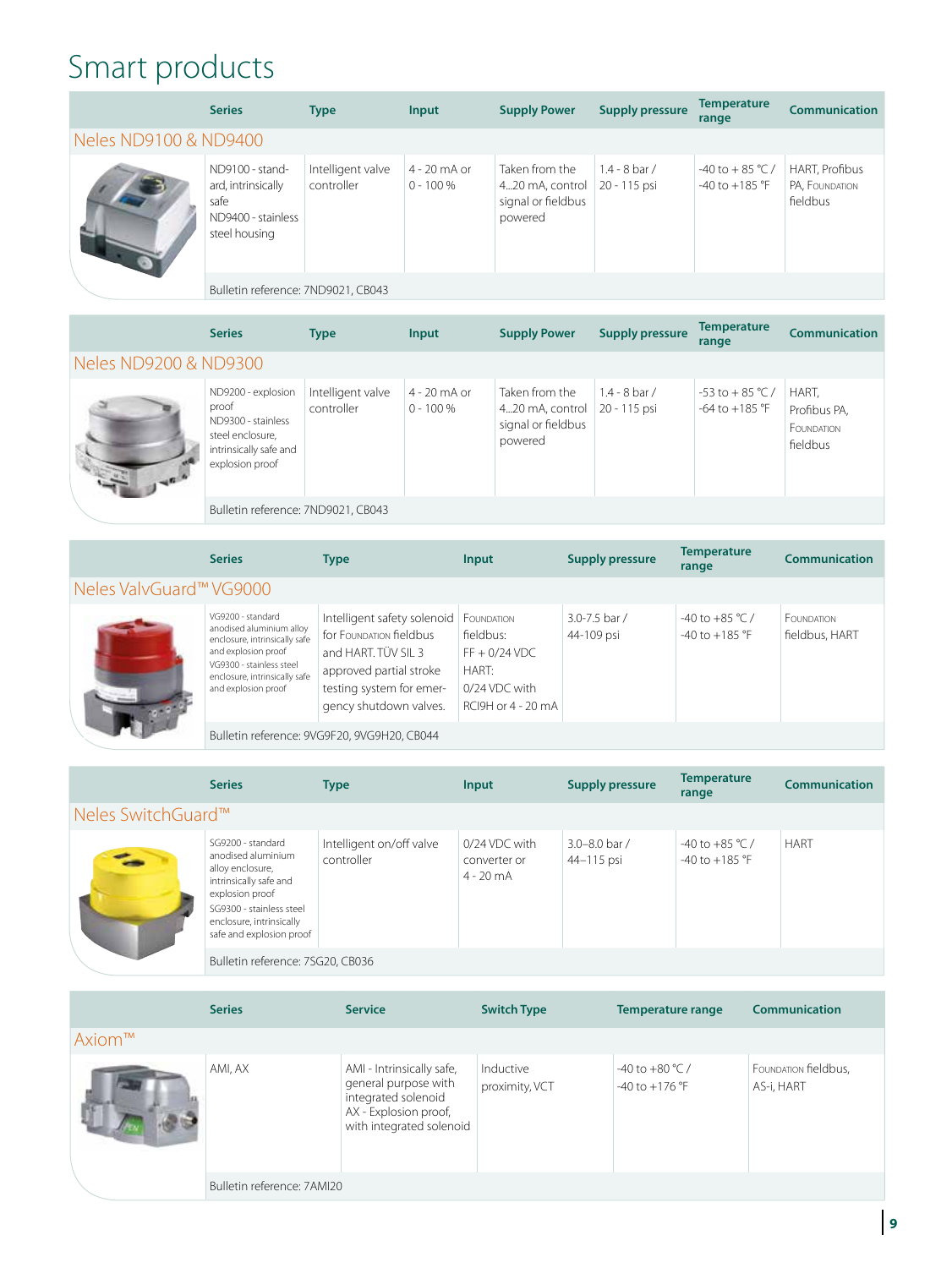### Actuators

|                 | <b>Series</b>   | <b>Type</b>                                 | <b>Action</b>                                     | Pressure input Torque output     |                                                                       | <b>Temperature</b><br>range            | <b>Options</b>                                                                               | <b>Bulletin</b><br>reference |
|-----------------|-----------------|---------------------------------------------|---------------------------------------------------|----------------------------------|-----------------------------------------------------------------------|----------------------------------------|----------------------------------------------------------------------------------------------|------------------------------|
| <b>B</b> series |                 |                                             |                                                   |                                  |                                                                       |                                        |                                                                                              |                              |
|                 | B1C & B1J       | Pneumatic<br>rotary cylin-<br>der, actuator | B1C - double<br>action,<br>B1J - spring<br>return | $2.8 - 10$ bar /<br>40 - 140 psi | 28 - 100000Nm, -55 to +120 °C /<br>21 - 73800 ft-lbs   -67 to +250 °F |                                        | Manual and<br>hydraulic<br>overdrives,<br>lockout devices,<br>high-cycle, Fire<br>protection | 6B20,<br>6B21                |
| Quadra-Powr X   |                 |                                             |                                                   |                                  |                                                                       |                                        |                                                                                              |                              |
|                 | Quadra-<br>Powr | Spring-<br>diaphragm<br>rotary,<br>actuator | Spring return                                     | $1.3 - 7$ bar /<br>20 - 100 psi  | 15 - 1000 Nm,<br>11 - 750 ft-lbs                                      | -30 to +70 $°C/$<br>$-20$ to $+150$ °F |                                                                                              | 6QPX20                       |

## Application based products

|                                     | <b>Series</b>         | <b>Design</b>                                                                     | Size range                        | <b>Pressure</b><br>classes                 | Tempera-<br>ture range                          | <b>Body</b><br>materials | <b>Service</b>               | <b>Options</b>                                                                             | <b>Bulletin</b><br>reference |
|-------------------------------------|-----------------------|-----------------------------------------------------------------------------------|-----------------------------------|--------------------------------------------|-------------------------------------------------|--------------------------|------------------------------|--------------------------------------------------------------------------------------------|------------------------------|
| Capping valve                       |                       |                                                                                   |                                   |                                            |                                                 |                          |                              |                                                                                            |                              |
|                                     | PZ                    | Capping valve                                                                     | DN<br>500-750/<br>$20'' - 30''$   | PN 16 &<br><b>ASME 150</b>                 | max.<br>+200 °C /<br>$+390$ °F                  | CF8M                     | For digester<br>chip fill    | Pressure<br>switches<br>for safety<br>interlocks,<br>Water<br>flushing for<br>ball surface | 8PZ20                        |
| nelesACE basis weight control valve |                       |                                                                                   |                                   |                                            |                                                 |                          |                              |                                                                                            |                              |
|                                     |                       | V-port<br>segment valve<br>together with,<br>high resolution<br>stepping<br>motor | DN<br>$50 - 500/$<br>$2" - 20"$   | PN<br>$25/40$ ,<br><b>ASME</b><br>150/300  | $-40$ to<br>+250 °C /<br>$-40$ to<br>$+480$ °F  | CF8M                     | Basis weight<br>control unit |                                                                                            | 8ACE21                       |
| Pocket feeder valve                 |                       |                                                                                   |                                   |                                            |                                                 |                          |                              |                                                                                            |                              |
|                                     | M1,<br>M <sub>2</sub> | Pocket feeder<br>construction                                                     | DN<br>$150 - 200/$<br>$6'' - 8''$ | PN<br>$10 - 40$<br><b>ASME</b><br>150, 300 | $-50$ to<br>+250 $°C/$<br>$-60$ to<br>$+480$ °F | CF8M                     | For separator<br>service     |                                                                                            | 8PF20                        |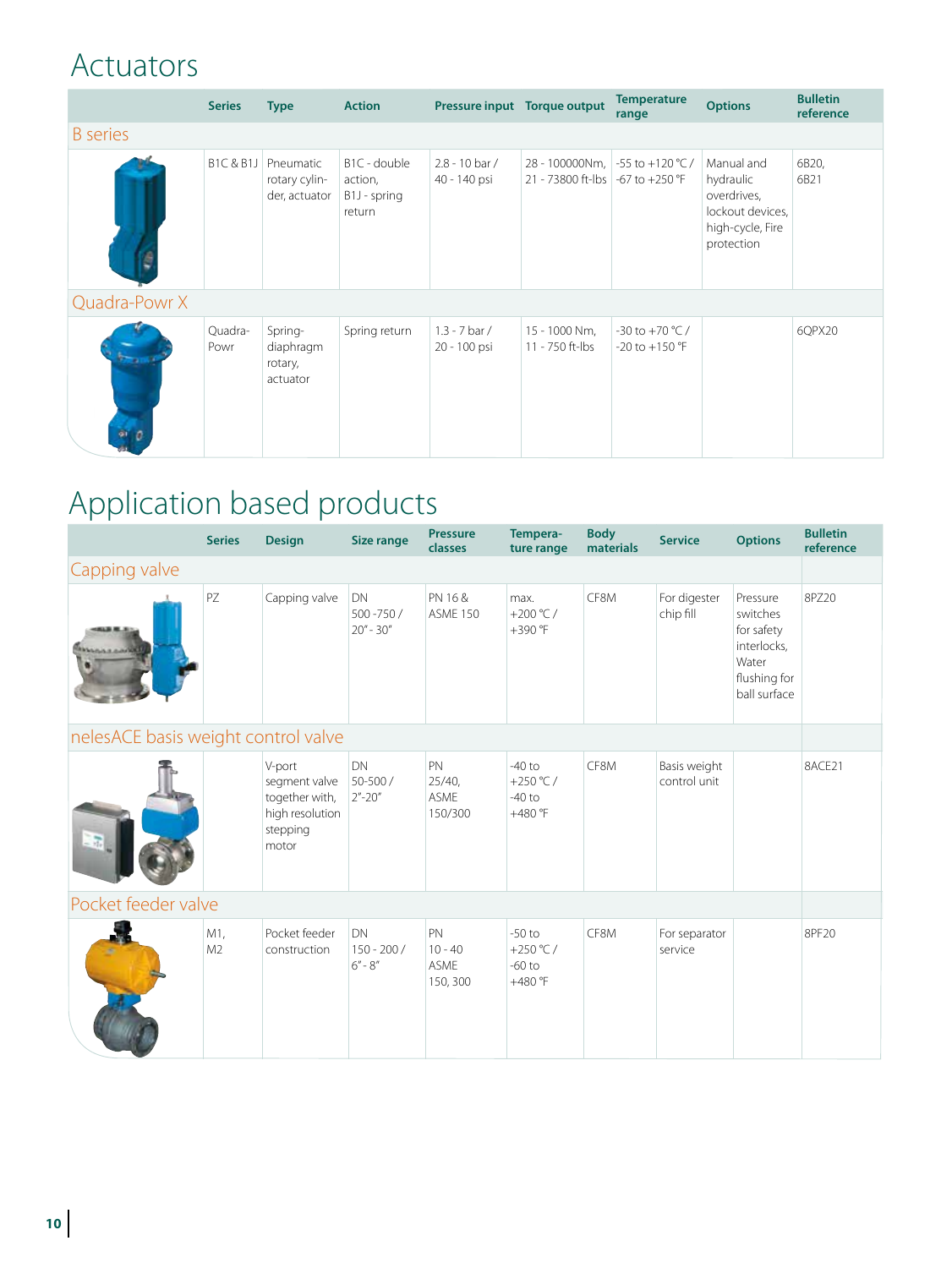## Analog positioners

|                             | <b>Series</b> | <b>Type</b>                                 | Input                                           | <b>Split range</b>                                                 | <b>Ambient tem-</b><br>perature          | <b>Vibration effect</b> | <b>Bulletin</b><br>reference |  |  |  |
|-----------------------------|---------------|---------------------------------------------|-------------------------------------------------|--------------------------------------------------------------------|------------------------------------------|-------------------------|------------------------------|--|--|--|
| Pneumatic positioner        |               |                                             |                                                 |                                                                    |                                          |                         |                              |  |  |  |
|                             | <b>NP 700</b> | Pneumatic posi-<br>tioner                   | $0.2 - 1$ bar,<br>$20 - 200$<br>kPa, 3 - 15 psi | $0.2 - 0.6$ bar,<br>0.6 bar - 1 bar,<br>3 - 9 psig,<br>9 - 15 psig | -40 to +90 $°C/$<br>$-40$ to $+200$ °F   | $< 1\%$                 | 7NENP20                      |  |  |  |
| Electropneumatic positioner |               |                                             |                                                 |                                                                    |                                          |                         |                              |  |  |  |
|                             | <b>NE 700</b> | Electropneumatic   4 - 20 mA,<br>positioner | $0 - 20$ mA                                     | 4 - 12 mA,<br>$12 - 20$ mA                                         | $-25$ to $+85$ °C/<br>$-15$ to $+185$ °F | $< 1\%$                 | 7NENP20                      |  |  |  |

### Limit Switches

|                      | <b>Series</b>    | <b>Service</b>                                               | <b>Switch Type</b>                                     | <b>Temperature range Communication</b>       |                                | <b>Bulletin</b><br>reference |
|----------------------|------------------|--------------------------------------------------------------|--------------------------------------------------------|----------------------------------------------|--------------------------------|------------------------------|
| Quartz <sup>TM</sup> |                  |                                                              |                                                        |                                              |                                |                              |
|                      | QX,<br>QN,<br>QG | Explosion proof, in-<br>trinsically safe, general<br>purpose | Inductive proximity,<br>reed, mechanical<br>micro, VCT | -40 to +82 $°C/$<br>$-40$ to $+176$ °F       | FOUNDATION field-<br>bus, AS-I | 7QZ21                        |
| Eclipse™             |                  |                                                              |                                                        |                                              |                                |                              |
|                      | EN,<br>EG        | Intrinsically safe, gen-<br>eral purpose                     | Inductive proximity,<br>VCT                            | -40 to +80 $°C/$<br>-40 to +176 $^{\circ}$ F | DeviceNet,<br>Modbus, AS-I     | 7ECL20                       |